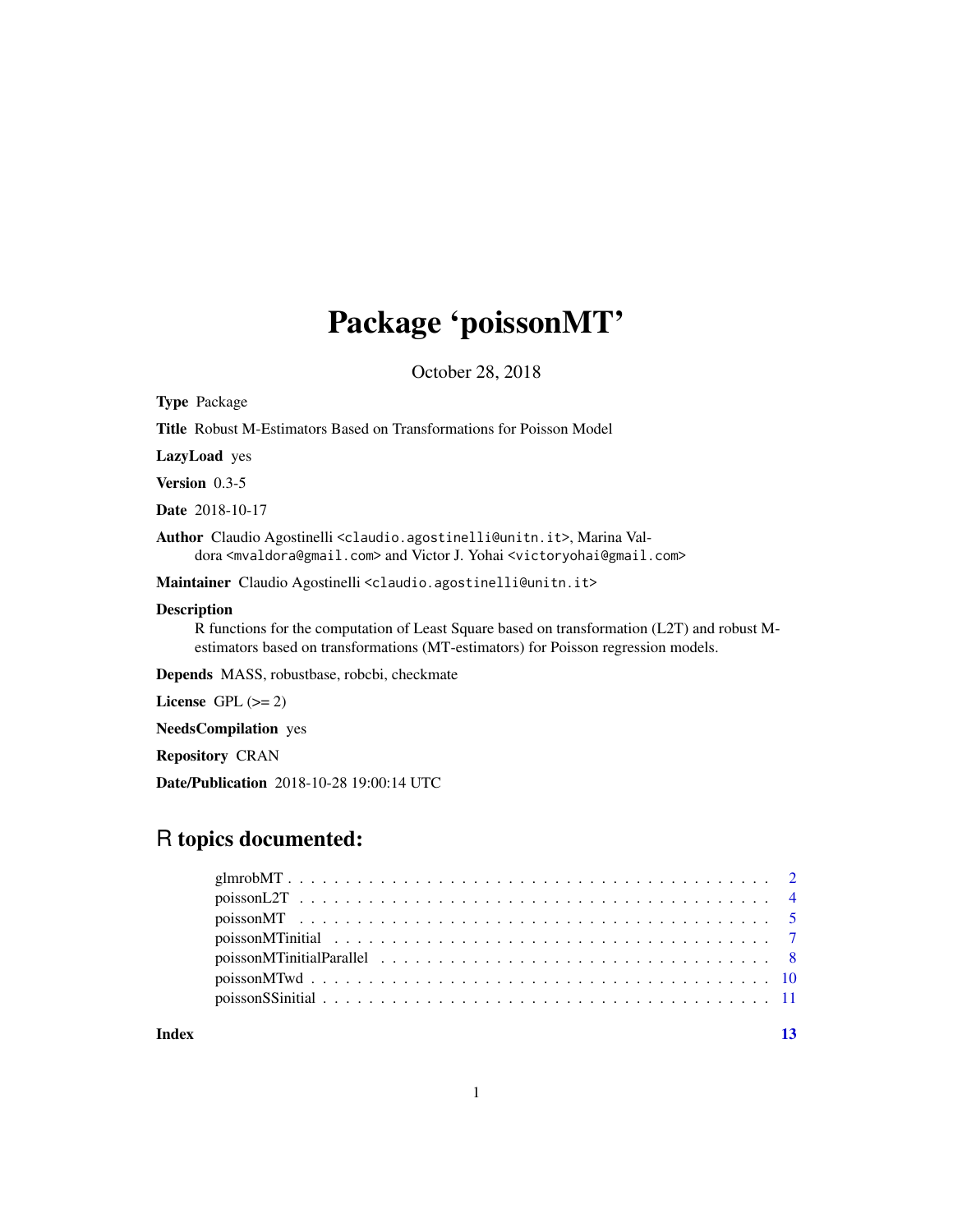<span id="page-1-1"></span><span id="page-1-0"></span>

## Description

glmrobMT is used to fit generalized linear models by robust MT method. The model is specified by the x and y components and a description of the error distribution. Currently, only implemented for family=poisson.

#### Usage

```
glmrobMT(x, y, weights=NULL, start=NULL, offset=NULL,
  family=poisson(), weights.on.x="none",
  control=glmrobMT.control(), intercept=TRUE, trace.lev=1,
  include.cubinf=TRUE, m.approx=NULL, mprime.approx=NULL, ...)
```
#### Arguments

| X            | design matrix of dimension $n \times p$ .                                                                                                                                                                                                                                                                                                                                                                                                                                                                                                                                                                                                                                                                                                                                                                                                                                                                                                                                                                    |
|--------------|--------------------------------------------------------------------------------------------------------------------------------------------------------------------------------------------------------------------------------------------------------------------------------------------------------------------------------------------------------------------------------------------------------------------------------------------------------------------------------------------------------------------------------------------------------------------------------------------------------------------------------------------------------------------------------------------------------------------------------------------------------------------------------------------------------------------------------------------------------------------------------------------------------------------------------------------------------------------------------------------------------------|
| У            | vector of observations of length n.                                                                                                                                                                                                                                                                                                                                                                                                                                                                                                                                                                                                                                                                                                                                                                                                                                                                                                                                                                          |
| weights      | an optional vector of weights to be used in the fitting process (in addition to the<br>robustness weights computed in the fitting process).                                                                                                                                                                                                                                                                                                                                                                                                                                                                                                                                                                                                                                                                                                                                                                                                                                                                  |
| start        | starting values for the parameters in the linear predictor. Note that specifying<br>start skips the computation of the initial estimates, but needs to be <i>robust</i> itself.                                                                                                                                                                                                                                                                                                                                                                                                                                                                                                                                                                                                                                                                                                                                                                                                                              |
| offset       | this can be used to specify an <i>a priori</i> known component to be included in the<br>linear predictor during fitting. At the moment it is not used.                                                                                                                                                                                                                                                                                                                                                                                                                                                                                                                                                                                                                                                                                                                                                                                                                                                       |
| family       | a description of the error distribution and link function to be used in the model.<br>This can be a character string naming a family function, a family function<br>or the result of a call to a family function. See family for details of family<br>functions. At the moment only poisson is available.                                                                                                                                                                                                                                                                                                                                                                                                                                                                                                                                                                                                                                                                                                    |
| weights.on.x | a character string (can be abbreviated), a function or list (see below), or<br>a numeric vector of length n, specifying how points (potential outliers) in x-<br>space are downweighted. If "hat", weights on the design of the form $\sqrt{1 - h_{ii}}$<br>are used, where $h_{ii}$ are the diagonal elements of the hat matrix. If "robCov",<br>weights based on the robust Mahalanobis distance of the design matrix (intercept<br>excluded) are used where the covariance matrix and the centre is estimated by<br>cov. rob from the package MASS.<br>Similarly, if "covMcd", robust weights are computed using covMcd. The default<br>is "none".<br>If weights.on. $x$ is a function, it is called with arguments $(X,$ intercept)<br>and must return an n-vector of non-negative weights.<br>If it is a list, it must be of length one, and as element contain a function much<br>like covMcd() or cov.rob() (package MASS), which computes multivariate<br>location and "scatter" of a data matrix X. |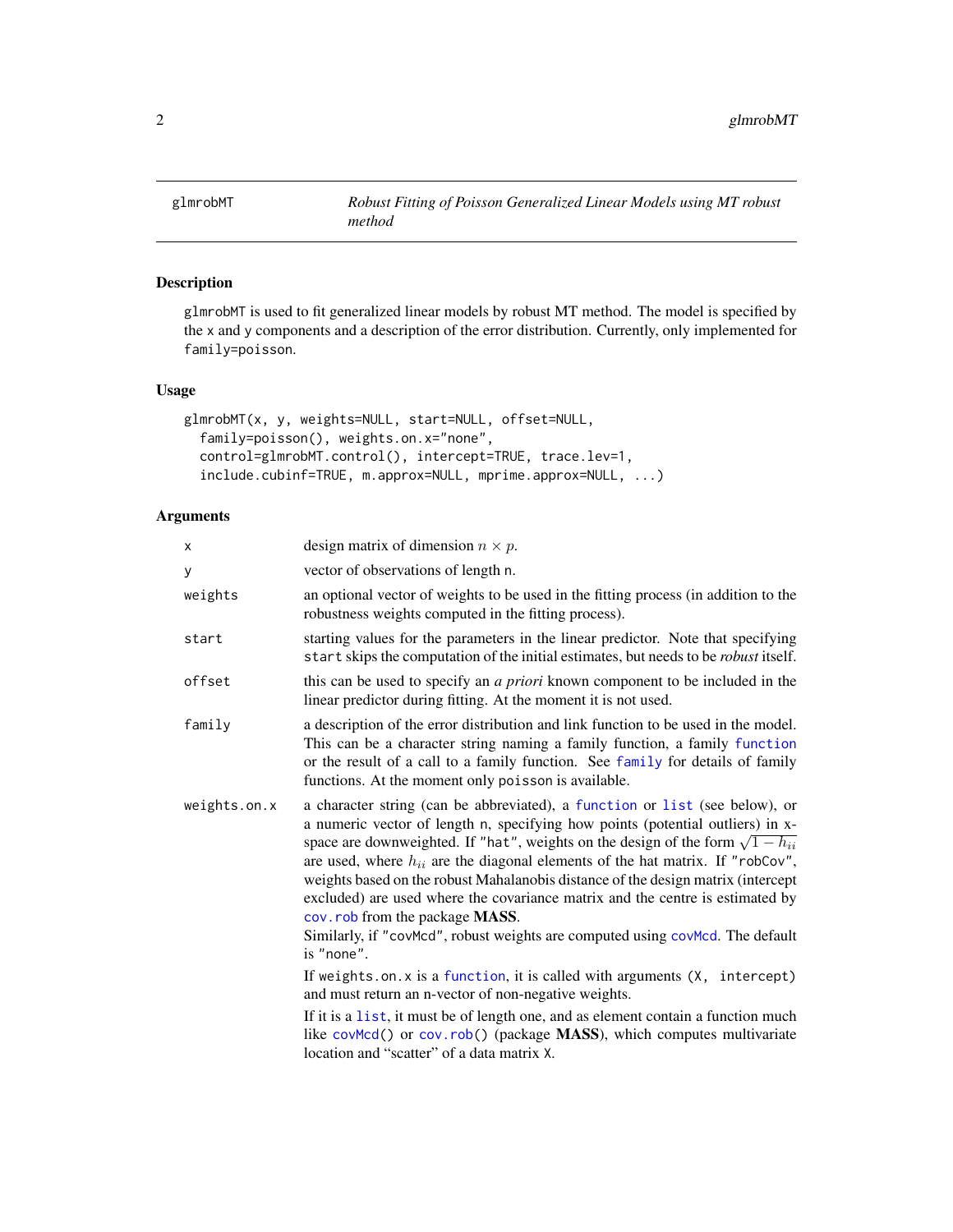## <span id="page-2-0"></span>glmrobMT 3

| control        | a list of parameters for controlling the fitting process. See the documentation for<br>glmrobMT.control for details.                                                   |
|----------------|------------------------------------------------------------------------------------------------------------------------------------------------------------------------|
| intercept      | logical indicating if an intercept at the first column of x is present. This infor-<br>mation is only used when weights.on. x is not set to none.                      |
| trace.lev      | logical (or integer) indicating if intermediate results should be printed; defaults<br>to $\theta$ (the same as FALSE).                                                |
| include.cubinf | logical, if TRUE the cubinf is also used as possibile starting value.                                                                                                  |
| m.approx       | a function that return the value, for each linear predictor, that makes the estimat-<br>ing equation Fisher consistent. If NULL the default internal function is used. |
| mprime.approx  | a function that return the value, for each linear predictor, corresponding to the<br>first derivative of m. approx. If NULL the default internal function is used.     |
| $\ddotsc$      | At the moment it is not used.                                                                                                                                          |

## Value

A list with the following components:

| coefficients      | a named vector of coefficients.                                                                                |
|-------------------|----------------------------------------------------------------------------------------------------------------|
| initial           | Initial vector of coefficients.                                                                                |
| family            | the family object used.                                                                                        |
| residuals         | weighted Pearson residuals.                                                                                    |
| fitted.values     | the fitted mean values, obtained by transforming the linear predictors by the<br>inverse of the link function. |
| linear.predictors |                                                                                                                |
|                   | the linear fit on link scale.                                                                                  |
| cov               | the estimated asymptotic covariance matrix of the estimated coefficients.                                      |
| converged         | logical. Was the IWLS algorithm judged to have converged?                                                      |
| iter              | the number of iterations used by the influence algorithm.                                                      |
| <b>CW</b>         | the tuning constant c in Tukey's bisquare psi-function.                                                        |
| weights.on.x      | how the weights on the design matrix x were evaluated.                                                         |
| W.X               | weights used to down-weight observations based on the position of the observa-<br>tion in the design space.    |
| w.r               | robustness weights for each observations.                                                                      |
|                   |                                                                                                                |

## Author(s)

Claudio Agostinelli, Marina Valdora and Victor J. Yohai

## References

C. Agostinelli, M. Valdora and V.J Yohai (2018) Initial Robust Estimation in Generalized Linear Models with a Large Number of Covariates. Submitted.

M. Valdora and V.J. Yohai (2014) Robust estimators for generalized linear models. Journal of Statistical Planning and Inference, 146, 31-48.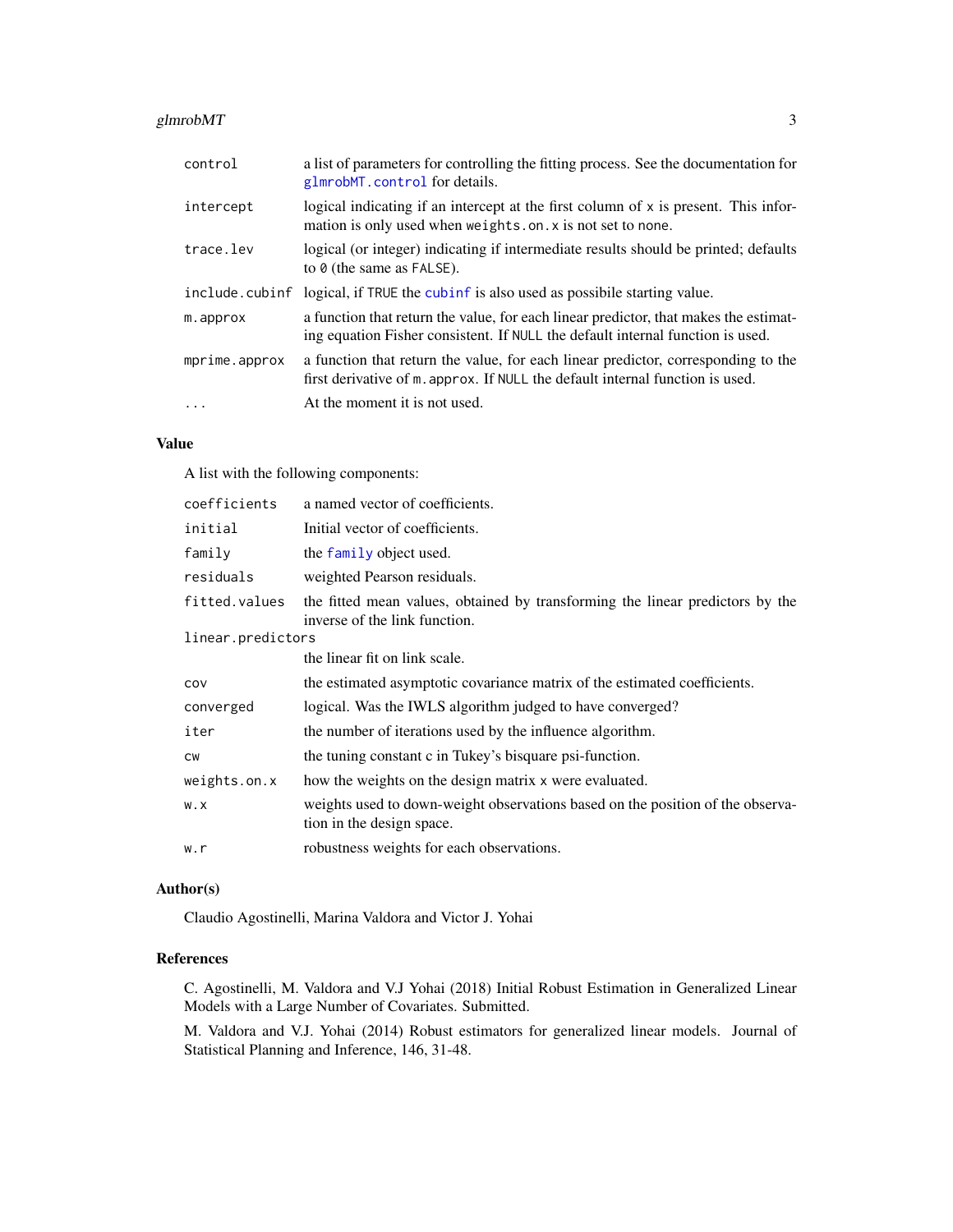## <span id="page-3-0"></span>See Also

[poissonMT](#page-4-1), [glmrob](#page-0-0) and [cubinf](#page-0-0)

#### Examples

```
data(epilepsy)
Efit1 <- glm(Ysum ~ Age10 + Base4*Trt, family=poisson, data=epilepsy)
x <- model.matrix( ~ Age10 + Base4*Trt, data=epilepsy)
poissonMTsetwd(tempdir())
Efit2 <- glmrobMT(x=x, y=epilepsy$Ysum)
```
<span id="page-3-1"></span>poissonL2T *Fitting of Poisson Generalized Linear Models using MT method with L2 rho function*

## Description

poissonL2T is used to fit generalized linear models by MT method with L2 rho function. The model is specified by the x and y components. Since the L2 rho function is used the method is not robust.

## Usage

 $poissonL2T(x, y, start = NULL, tol = 1e-08, maxit = 100,$ m.approx = NULL, mprime.approx = NULL, na.to.zero = TRUE)

## Arguments

| $\mathsf{x}$  | design matrix of dimension $n \times p$ .                                                                                                                              |
|---------------|------------------------------------------------------------------------------------------------------------------------------------------------------------------------|
| y             | vector of observations of length n.                                                                                                                                    |
| start         | starting values for the parameters in the linear predictor.                                                                                                            |
| tol           | convergence tolerance for the parameter vector.                                                                                                                        |
| maxit         | integer specifying the maximum number of IRWLS iterations.                                                                                                             |
| m.approx      | a function that return the value, for each linear predictor, that makes the estimat-<br>ing equation Fisher consistent. If NULL the default internal function is used. |
| mprime.approx | a function that return the value, for each linear predictor, corresponding to the<br>first derivative of m. approx. If NULL the default internal function is used.     |
| na.to.zero    | logical, should the eventual NA in the coefficients be replaced by 0?                                                                                                  |

#### Value

A vector with the estimated coefficients.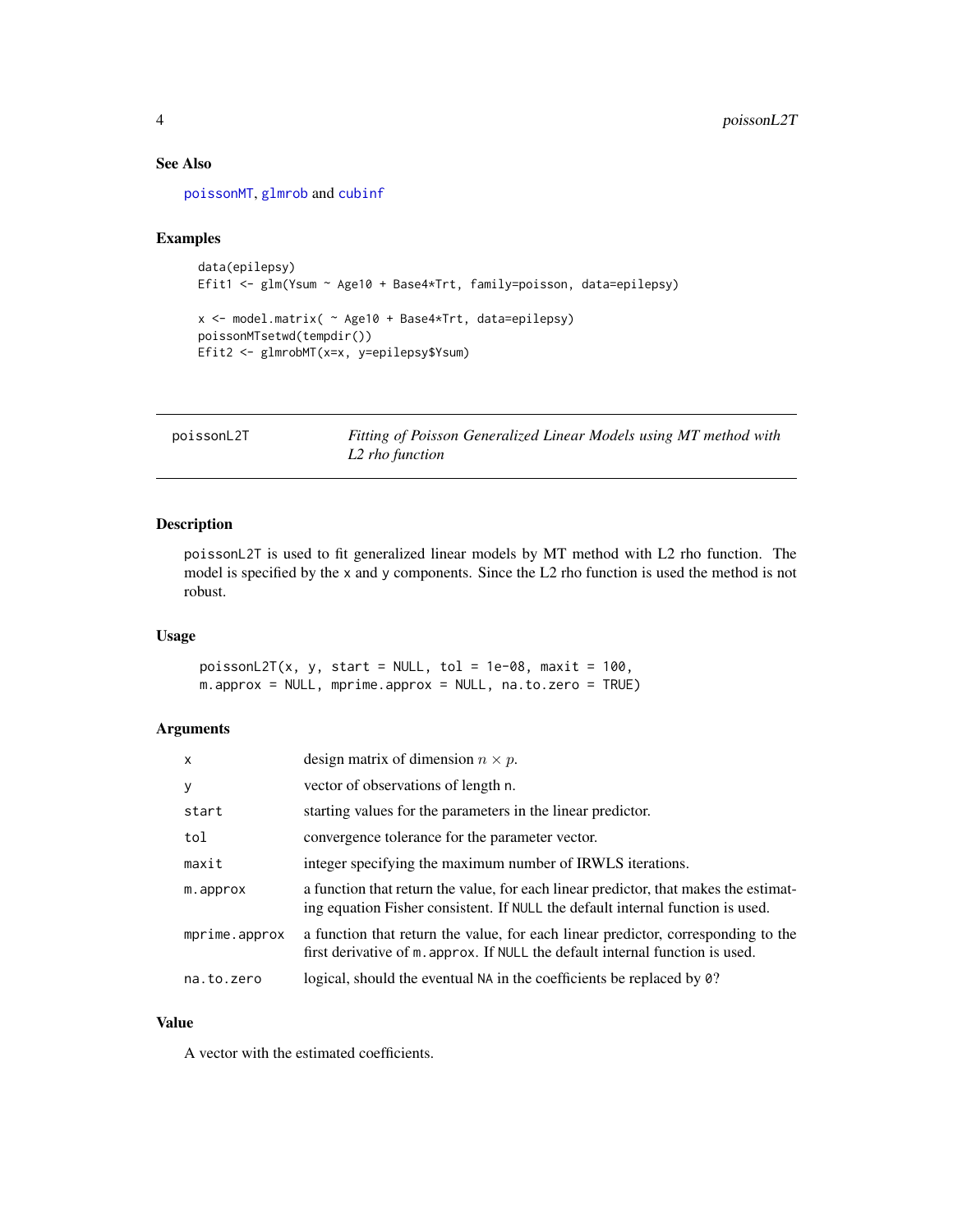## <span id="page-4-0"></span>poissonMT 5

#### Author(s)

Claudio Agostinelli, Marina Valdora and Victor J. Yohai

## References

C. Agostinelli, M. Valdora and V.J Yohai (2018) Initial Robust Estimation in Generalized Linear Models with a Large Number of Covariates. Submitted.

M. Valdora and V.J. Yohai (2014) Robust estimators for generalized linear models. Journal of Statistical Planning and Inference, 146, 31-48.

#### See Also

[poissonMT](#page-4-1)

## Examples

```
data(epilepsy)
x <- model.matrix( ~ Age10 + Base4*Trt, data=epilepsy)
poissonMTsetwd(tempdir())
Efit4 <- poissonL2T(x=x, y=epilepsy$Ysum)
```
<span id="page-4-1"></span>

| poissonMT | Robust Fitting of Poisson Generalized Linear Models using MT robust |
|-----------|---------------------------------------------------------------------|
|           | method                                                              |

#### Description

poissonMT is used to fit generalized linear models by robust MT method. The model is specified by the x and y components.

#### Usage

```
poissonMT(x, y, start, weights = NULL, tol = 1e-08, maxit = 100,m.approx = NULL, mprime.approx = NULL, psi = "bisquare",
cc = 2.3, na.to.zero = TRUE)
```
#### Arguments

| $\mathsf{x}$ | design matrix of dimension $n \times p$ .                                                                                                   |
|--------------|---------------------------------------------------------------------------------------------------------------------------------------------|
| У            | vector of observations of length n.                                                                                                         |
| start        | starting values for the parameters in the linear predictor.                                                                                 |
| weights      | an optional vector of weights to be used in the fitting process (in addition to the<br>robustness weights computed in the fitting process). |
| tol          | convergence tolerance for the parameter vector.                                                                                             |
| maxit        | integer specifying the maximum number of IRWLS iterations.                                                                                  |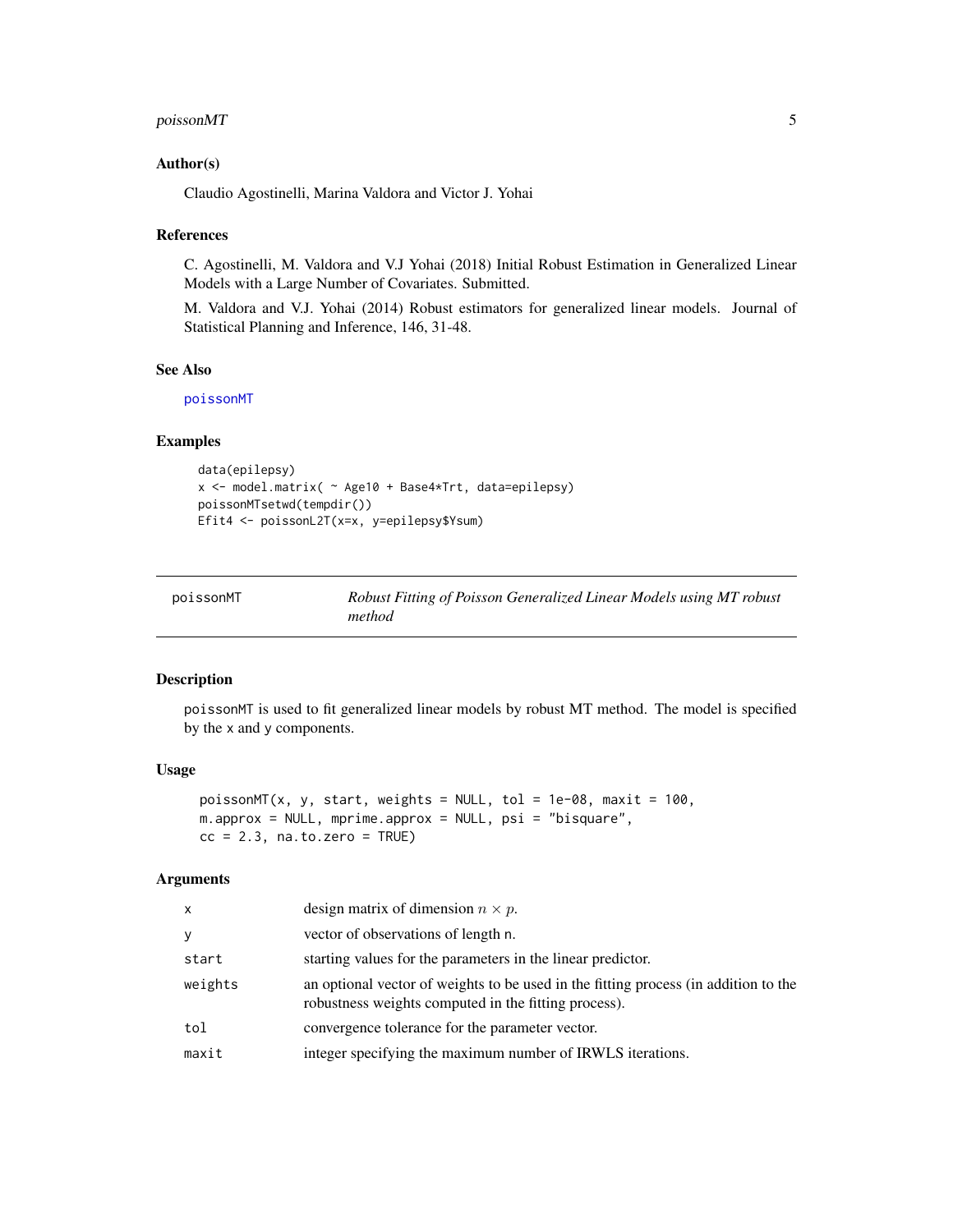<span id="page-5-0"></span>

| m.approx      | a function that return the value, for each linear predictor, that makes the estimat-                                                                               |
|---------------|--------------------------------------------------------------------------------------------------------------------------------------------------------------------|
|               | ing equation Fisher consistent. If NULL the default internal function is used.                                                                                     |
| mprime.approx | a function that return the value, for each linear predictor, corresponding to the<br>first derivative of m. approx. If NULL the default internal function is used. |
| psi           | the name of the psi function. At the moment only the bisquare is available.                                                                                        |
| сc            | tuning constant c for Tukey's bisquare psi-function.                                                                                                               |
| na.to.zero    | logical, should the eventual NA in the coefficients be replaced by 0?                                                                                              |

## Value

A list with the following components

| coefficients      | a vector of coefficients.                                                                                      |
|-------------------|----------------------------------------------------------------------------------------------------------------|
| fitted.values     | the fitted mean values, obtained by transforming the linear predictors by the<br>inverse of the link function. |
| linear.predictors |                                                                                                                |
|                   | the linear fit on link scale.                                                                                  |
| residuals         | residuals on the transformed scale.                                                                            |
| weights           | the <i>working</i> weights, that is the weights in the final iteration of the IWLS fit.                        |
| w.r               | robustness weights for each observations.                                                                      |
| prior.weights     | the weights initially supplied, a vector of 1s if none were.                                                   |
| converged         | logical. Was the IWLS algorithm judged to have converged?                                                      |
| iter              | the number of iterations used by the influence algorithm.                                                      |
| obi               | value of the MT objective function at coefficients.                                                            |
|                   |                                                                                                                |

#### Author(s)

Claudio Agostinelli, Marina Valdora and Victor J. Yohai

## References

C. Agostinelli, M. Valdora and V.J Yohai (2018) Initial Robust Estimation in Generalized Linear Models with a Large Number of Covariates. Submitted.

M. Valdora and V.J. Yohai (2014) Robust estimators for Generalized Linear Models. Journal of Statistical Planning and Inference, 146, 31-48.

#### See Also

[glmrobMT](#page-1-1), [glmrob](#page-0-0) and [cubinf](#page-0-0)

## Examples

```
data(epilepsy)
x <- model.matrix( ~ Age10 + Base4*Trt, data=epilepsy)
poissonMTsetwd(tempdir())
start <- poissonMTinitial(x=x, y=epilepsy$Ysum)$coefficients
Efit3 <- poissonMT(x=x, y=epilepsy$Ysum, start=start)
```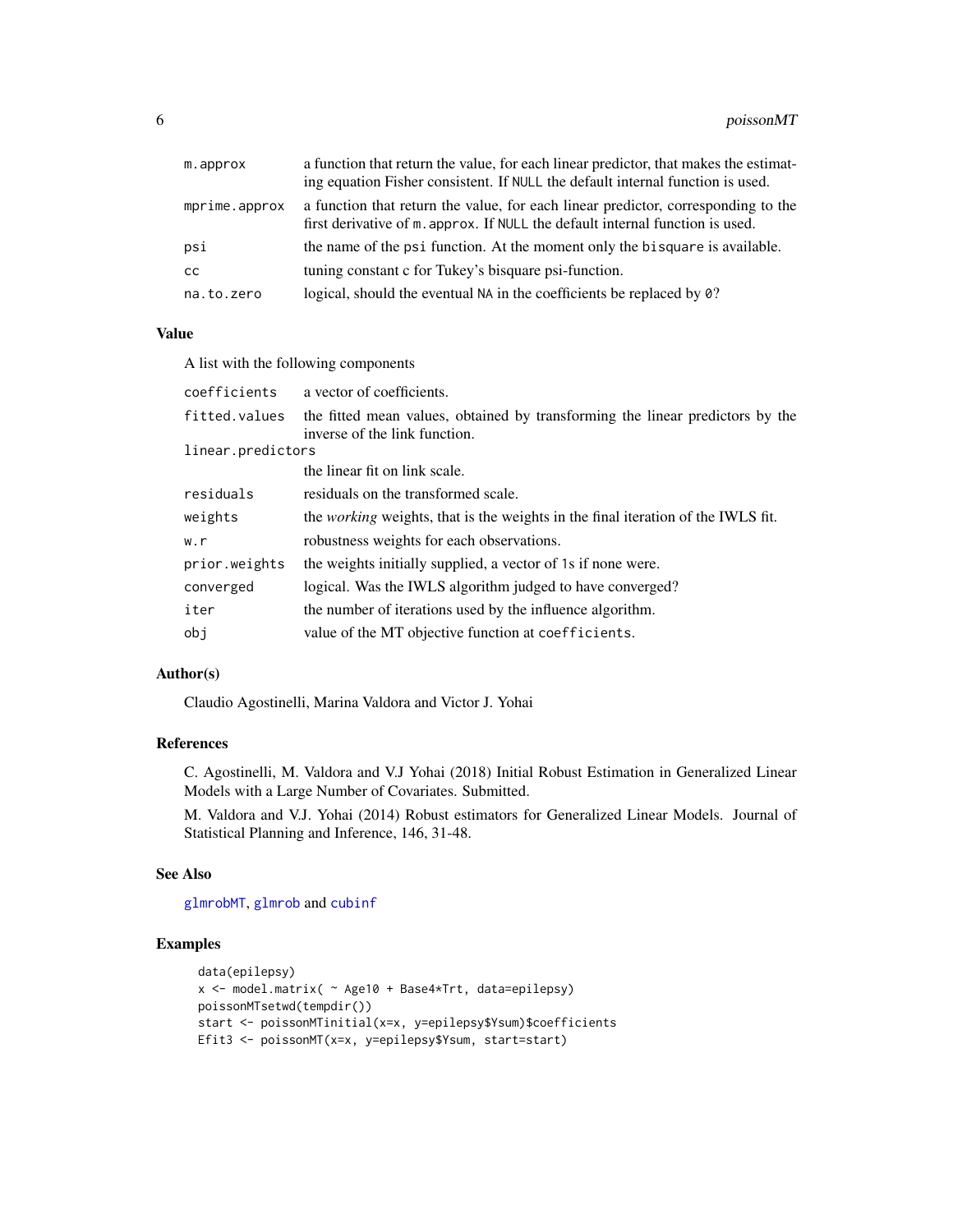<span id="page-6-1"></span><span id="page-6-0"></span>poissonMTinitial *Initial Robust Estimates based on MT robust method for fitting of Poisson Generalized Linear Models*

## Description

poissonMTinitial is used to provides a robust initial estimate for fit generalized linear models. The model is specified by the x and y components.

#### Usage

```
poissonMInitial(x, y, stage2 = TRUE, alpha = c(0.025, 0.025),tol = 1e-04, cc = 2.3, psi = "bisquare", maxit = 20,
  zero = sqrt(.Machine$double.eps), replace.small = 0.5, start = NULL,
 na.to.zero = TRUE)
```
## Arguments

| $\times$      | design matrix of dimension $n \times p$ .                                                   |
|---------------|---------------------------------------------------------------------------------------------|
| У             | vector of observations of length n.                                                         |
| stage2        | logical, the second stage should be performed?                                              |
| alpha         | quantile orders used in the second stage.                                                   |
| tol           | convergence tolerance for the parameter vector.                                             |
| <sub>CC</sub> | tuning constant c for Tukey's bisquare psi-function.                                        |
| psi           | the name of the psi function. At the moment only the bisquare is available.                 |
| maxit         | integer specifying the maximum number of IRWLS iterations.                                  |
| zero          | eigenvalues smaller than zero will be considered exactly equal to 0.                        |
| replace.small | all the observations y smaller than replace. small are replaced by replace. small<br>value. |
| start         | eventual starting values, as a reference, for the parameters in the linear predictor.       |
| na.to.zero    | logical, should the eventual NA in the coefficients be replaced by 0?                       |

#### Value

A list with the following components

| coefficients1 | initial value proposed at the end of the first stage.                                    |
|---------------|------------------------------------------------------------------------------------------|
| obj1          | value of the MT objective function at coefficients1.                                     |
|               | coefficients2a initial value proposed at the end of the first part od the second stage.  |
| obj2a         | value of the MT objective function at coefficients2a.                                    |
|               | coefficients2b initial value proposed at the end of the second part od the second stage. |
| obj2b         | value of the MT objective function at coefficients2b.                                    |
| coefficients  | initial value proposed.                                                                  |
| obj           | value of the MT objective function at coefficients.                                      |
|               |                                                                                          |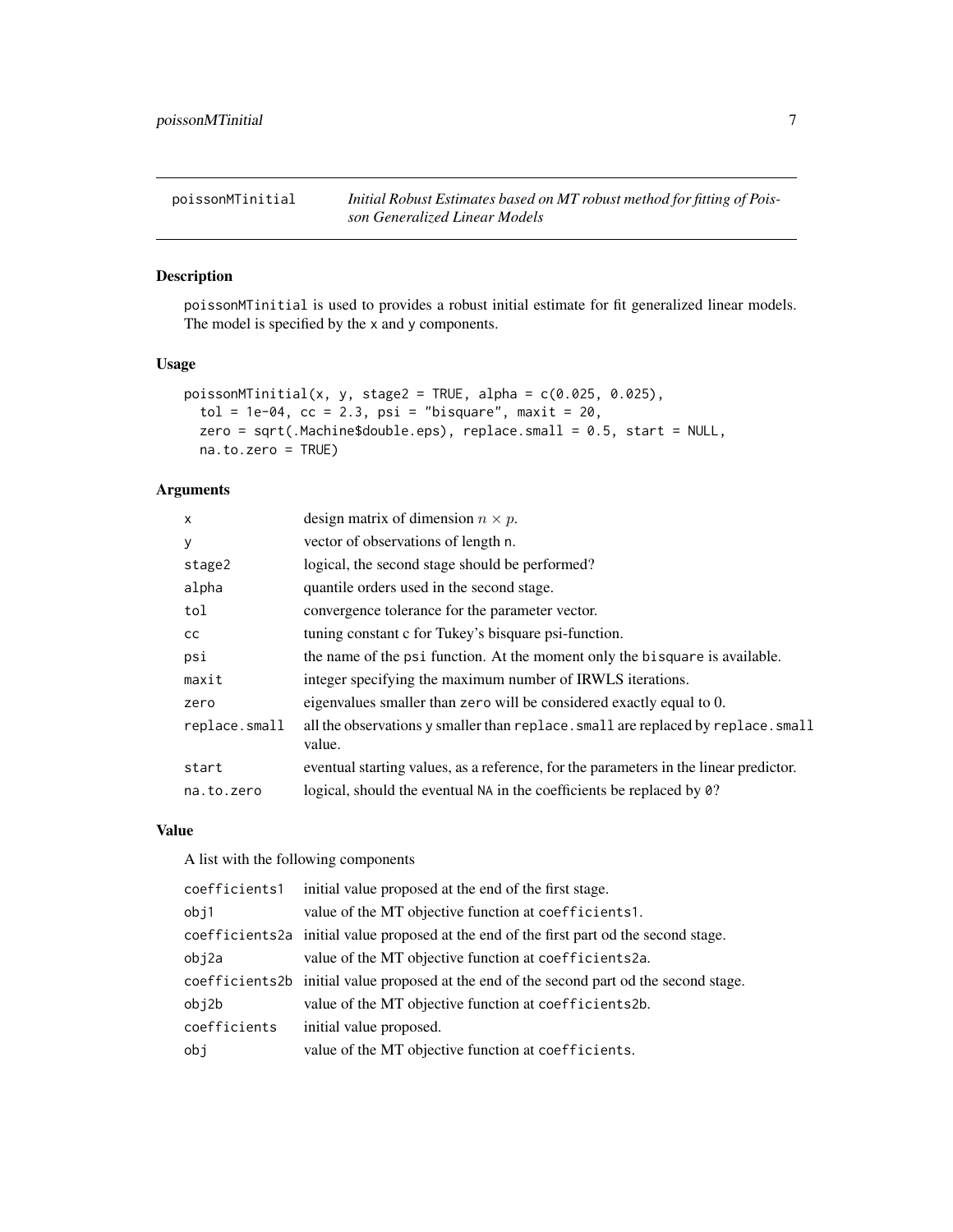#### <span id="page-7-0"></span>Author(s)

Claudio Agostinelli, Marina Valdora and Victor J. Yohai

#### **References**

C. Agostinelli, M. Valdora and V.J Yohai (2018) Initial Robust Estimation in Generalized Linear Models with a Large Number of Covariates. Submitted.

M. Valdora and V.J. Yohai (2014) Robust estimators for generalized linear models. Journal of Statistical Planning and Inference, 146, 31-48.

#### See Also

[poissonMT](#page-4-1) and [poissonL2T](#page-3-1)

#### Examples

```
data(epilepsy)
x <- model.matrix( ~ Age10 + Base4*Trt, data=epilepsy)
poissonMTsetwd(tempdir())
start <- poissonMTinitial(x=x, y=epilepsy$Ysum)$coefficients
start
```

```
poissonMTinitialParallel
```
*Initial Robust Estimates based on MT robust method for fitting of Poisson Generalized Linear Models*

#### Description

poissonMTinitialParallel is used to provides a robust initial estimate for fit generalized linear models. This is the parallel computing version. The model is specified by the x and y components.

## Usage

```
poissonMTinitialParallel(x, y, stage2 = TRUE, alpha = c(0.025, 0.025),
  tol = 1e-04, cc = 2.3, psi = "bisquare", maxit = 20,
  zero = sqrt(.Machine$double.eps), replace.small = 0.5, start = NULL,
  na.to.zero = TRUE, parallel = c("no", "multicore", "snow"),
  ncpus = 1, cl = NULL
```
## Arguments

| x      | design matrix of dimension $n \times p$ .      |
|--------|------------------------------------------------|
| У      | vector of observations of length n.            |
| stage2 | logical, the second stage should be performed? |
| alpha  | quantile orders used in the second stage.      |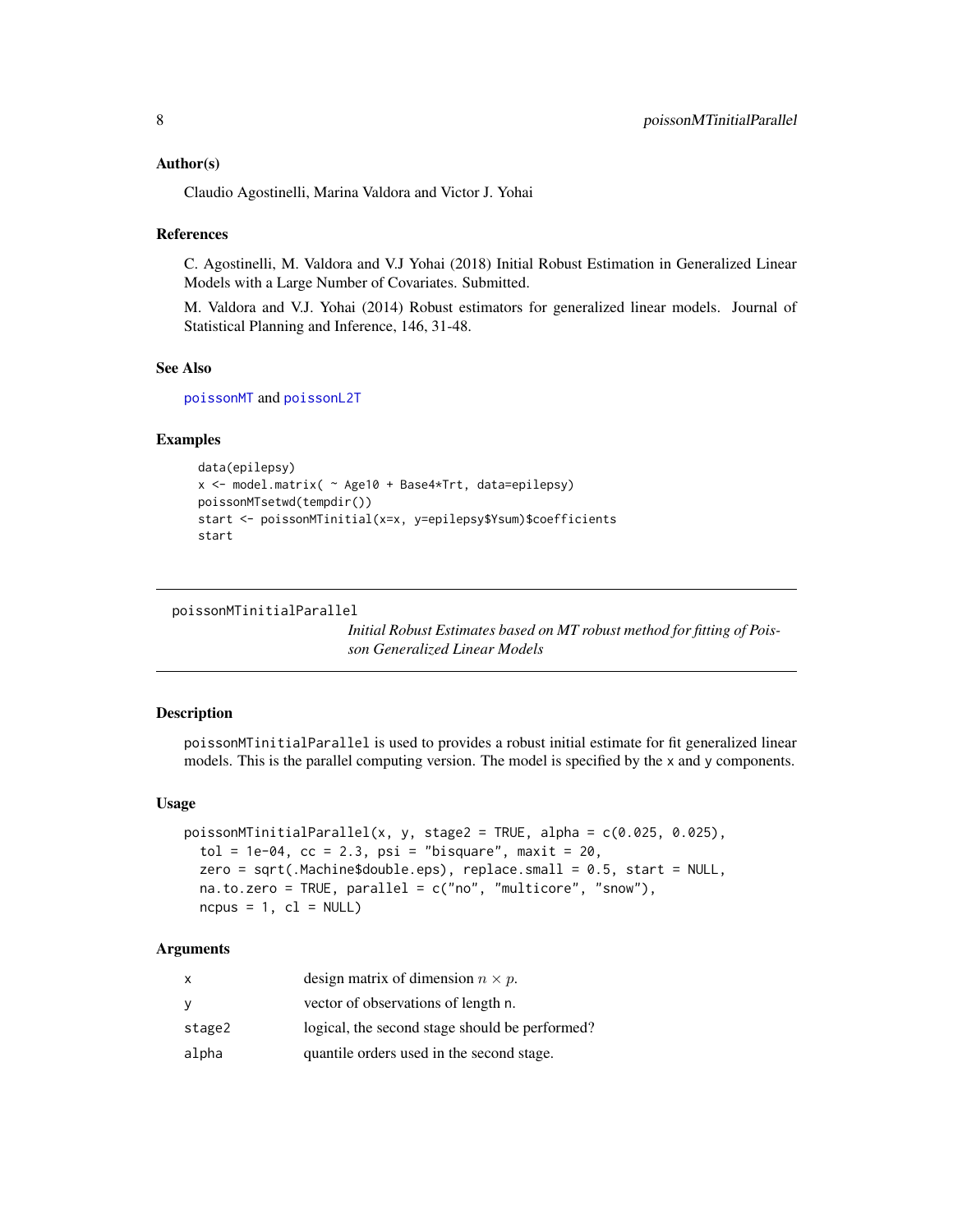<span id="page-8-0"></span>

| tol           | convergence tolerance for the parameter vector.                                                                                                                                              |
|---------------|----------------------------------------------------------------------------------------------------------------------------------------------------------------------------------------------|
| cc            | tuning constant c for Tukey's bisquare psi-function.                                                                                                                                         |
| psi           | the name of the psi function. At the moment only the bisquare is available.                                                                                                                  |
| maxit         | integer specifying the maximum number of IRWLS iterations.                                                                                                                                   |
| zero          | eigenvalues smaller than zero will be considered exactly equal to 0.                                                                                                                         |
| replace.small | all the observations y smaller than replace. small are replaced by replace. small<br>value.                                                                                                  |
| start         | eventual starting values, as a reference, for the parameters in the linear predictor.                                                                                                        |
| na.to.zero    | logical, should the eventual NA in the coefficients be replaced by 0?                                                                                                                        |
| parallel      | The type of parallel operation to be used. By default (none) no parallel is used.                                                                                                            |
| ncpus         | integer: number of processes to be used in parallel operation. Typically one<br>would chose this to the number of available CPUs.                                                            |
| cl            | An optional parallel or snow cluster for use if parallel $=$ "snow". If<br>not supplied, a cluster on the local machine is created for the duration of the<br>poissonMTinitialParallel call. |

## Details

This function is the same as function [poissonMTinitial](#page-6-1), however it can takes advantage of parallel computing.

## Value

A list with the following components

| coefficients1 | initial value proposed at the end of the first stage.                                    |
|---------------|------------------------------------------------------------------------------------------|
| obj1          | value of the MT objective function at coefficients1.                                     |
|               | coefficients 2a initial value proposed at the end of the first part od the second stage. |
| obj2a         | value of the MT objective function at coefficients2a.                                    |
|               | coefficients2b initial value proposed at the end of the second part od the second stage. |
| obj2b         | value of the MT objective function at coefficients2b.                                    |
| coefficients  | initial value proposed.                                                                  |
| obj           | value of the MT objective function at coefficients.                                      |
|               |                                                                                          |

## Author(s)

Claudio Agostinelli, Marina Valdora and Victor J. Yohai

## References

C. Agostinelli, M. Valdora and V.J Yohai (2018) Initial Robust Estimation in Generalized Linear Models with a Large Number of Covariates. Submitted.

M. Valdora and V.J. Yohai (2014) Robust estimators for generalized linear models. Journal of Statistical Planning and Inference, 146, 31-48.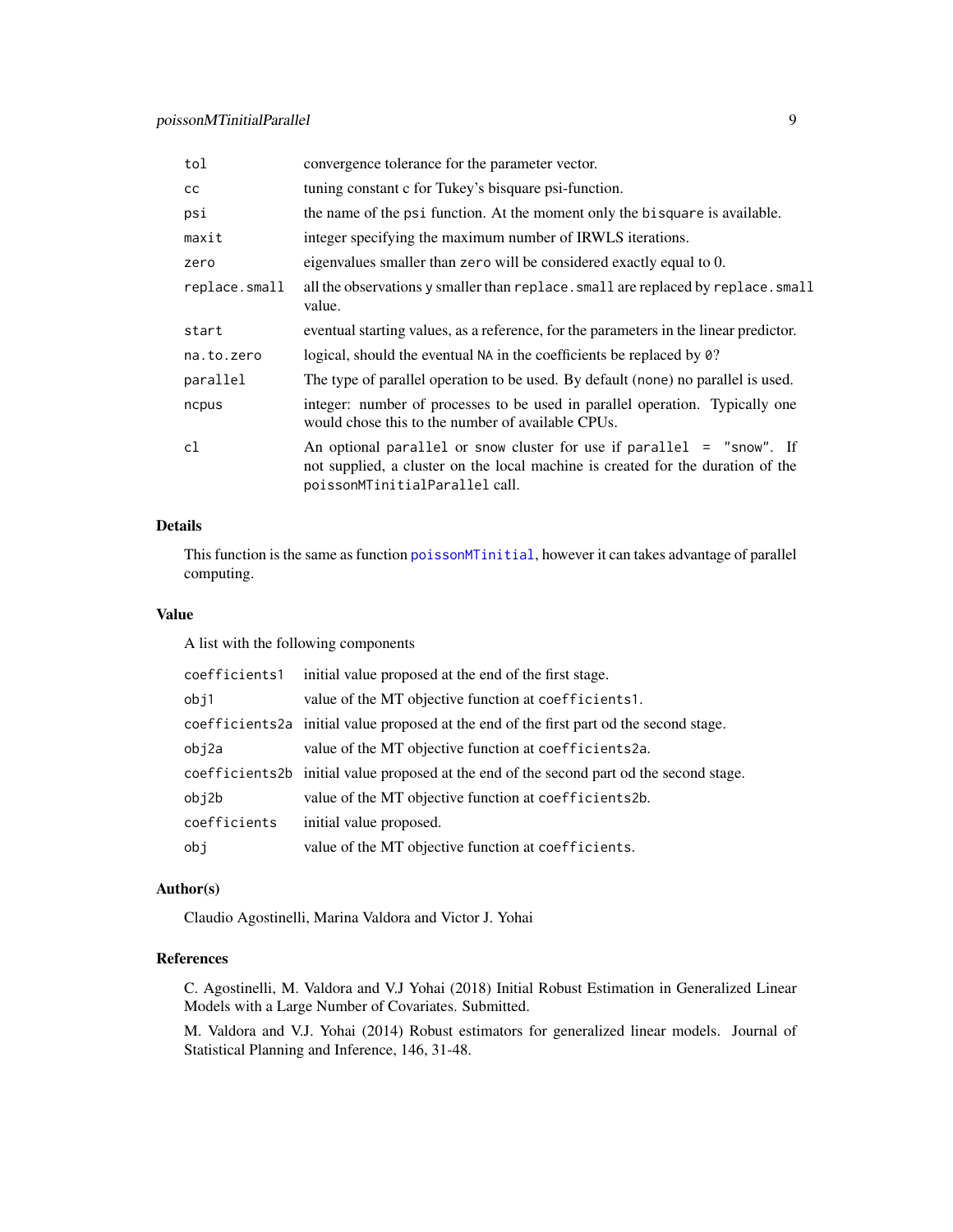## See Also

[poissonMTinitial](#page-6-1), [poissonMT](#page-4-1) and [poissonL2T](#page-3-1)

#### Examples

```
data(epilepsy)
x <- model.matrix( ~ Age10 + Base4*Trt, data=epilepsy)
poissonMTsetwd(tempdir())
start <- poissonMTinitialParallel(x=x, y=epilepsy$Ysum)$coefficients
start
```
poissonMTwd *Set and get working directory for the package.*

## Description

Set and get working directory for the package. This working directory is used to store some objects needed during the estimation process.

#### Usage

poissonMTsetwd(path)

poissonMTgetwd()

## Arguments

path A valid path name for your OS where you have write/read permission.

## Details

```
poissonMTsetwd is just a wrapper for options("poissonMT:wd" = path) while poissonMTsetwd
is just a wrapper for getOption("poissonMT:wd", NULL).
```
## Value

poissonMTsetwd does not return any object, poissonMTsetwd return a path or NULL.

## Author(s)

Claudio Agostinelli, Marina Valdora and Victor J. Yohai

#### See Also

[glmrobMT](#page-1-1), [glmrob](#page-0-0) and [cubinf](#page-0-0)

#### Examples

```
poissonMTsetwd(tempdir())
poissonMTgetwd()
```
<span id="page-9-0"></span>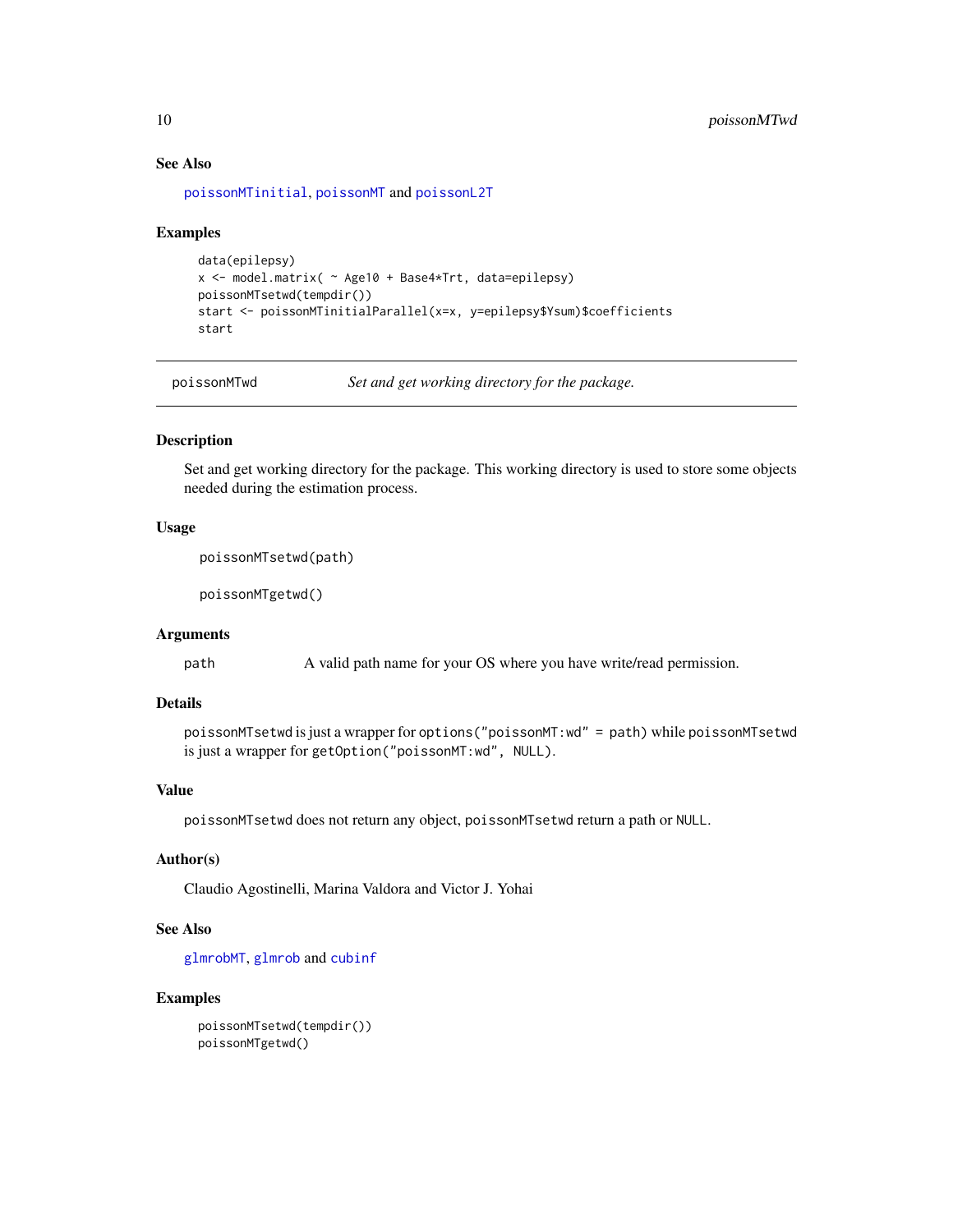<span id="page-10-0"></span>poissonSSinitial *Initial Robust Estimates based on SubSampling method for fitting of Poisson Generalized Linear Models*

#### Description

poissonSSinitial is used to provides a robust initial estimate for fit generalized linear models. The model is specified by the x and y components.

#### Usage

```
poissonSSinitial(x, y, nsubm, size = ncol(x), cc = 2.3,
 psi = "bisquare", na.to.zero = TRUE, trace.lev = 0)
```
#### Arguments

| $\mathsf{x}$ | design matrix of dimension $n \times p$ .                                                                               |
|--------------|-------------------------------------------------------------------------------------------------------------------------|
| У            | vector of observations of length n.                                                                                     |
| nsubm        | the number of subsamples to take for finding an initial estimate.                                                       |
| size         | size of the subsamples.                                                                                                 |
| CC.          | tuning constant c for Tukey's bisquare psi-function.                                                                    |
| psi          | the name of the psi function. At the moment only the bisquare is available.                                             |
| na.to.zero   | logical, should the eventual NA in the coefficients be replaced by 0?                                                   |
| trace.lev    | logical (or integer) indicating if intermediate results should be printed; defaults<br>to $\theta$ (the same as FALSE). |

## Value

A list with the following components

| coefficients | initial value proposed.                             |
|--------------|-----------------------------------------------------|
| obi          | value of the MT objective function at coefficients. |
| nOksamples   | number of subsamples without errors.                |

#### Author(s)

Claudio Agostinelli, Marina Valdora and Victor J. Yohai

## References

C. Agostinelli, M. Valdora and V.J Yohai (2018) Initial Robust Estimation in Generalized Linear Models with a Large Number of Covariates. Submitted.

M. Valdora and V.J. Yohai (2014) Robust estimators for generalized linear models. Journal of Statistical Planning and Inference, 146, 31-48.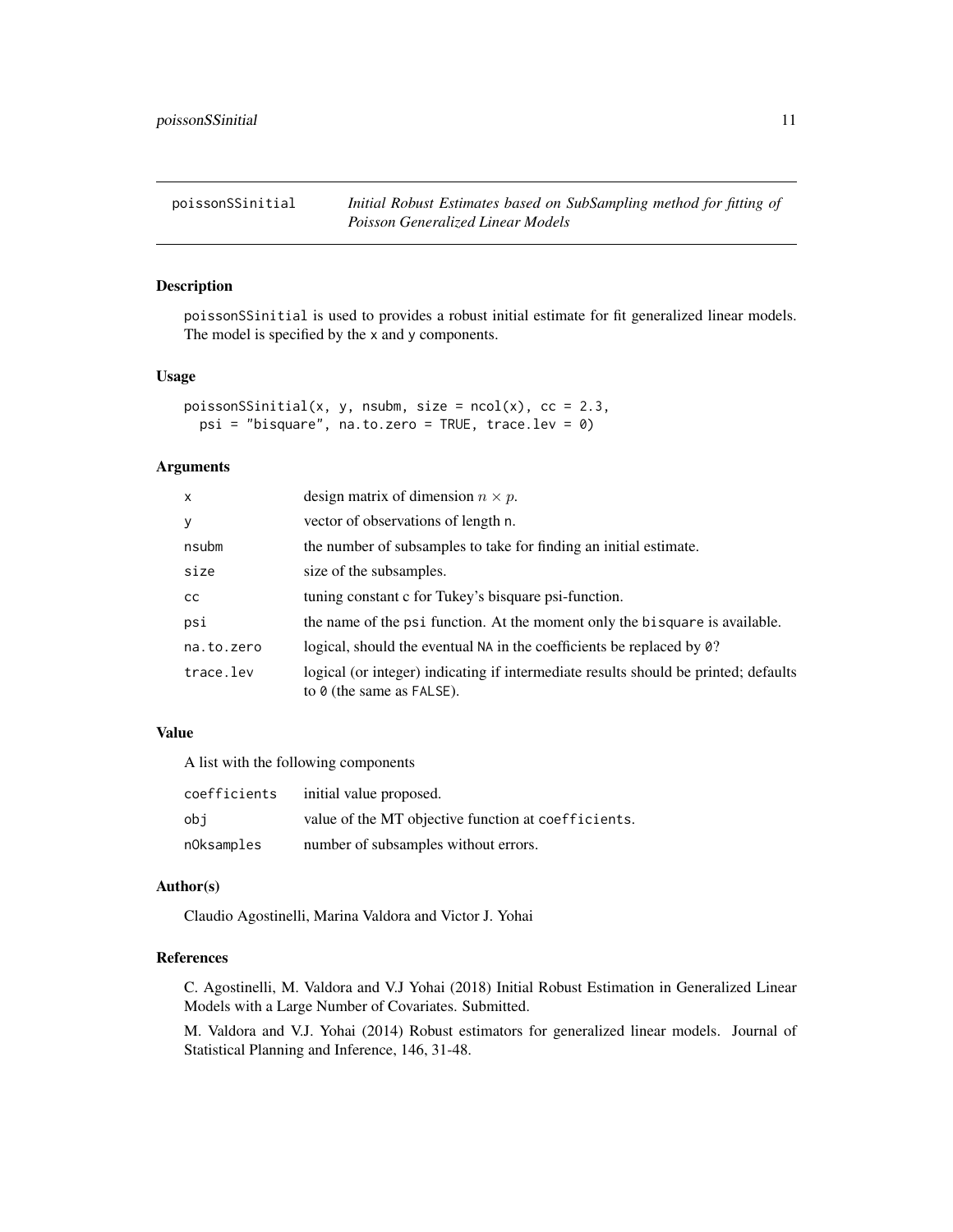## See Also

[poissonMTinitial](#page-6-1)

## Examples

```
data(epilepsy)
x <- model.matrix( ~ Age10 + Base4*Trt, data=epilepsy)
start <- poissonSSinitial(x=x, y=epilepsy$Ysum, nsubm=100)$coefficients
start
```
<span id="page-11-0"></span>